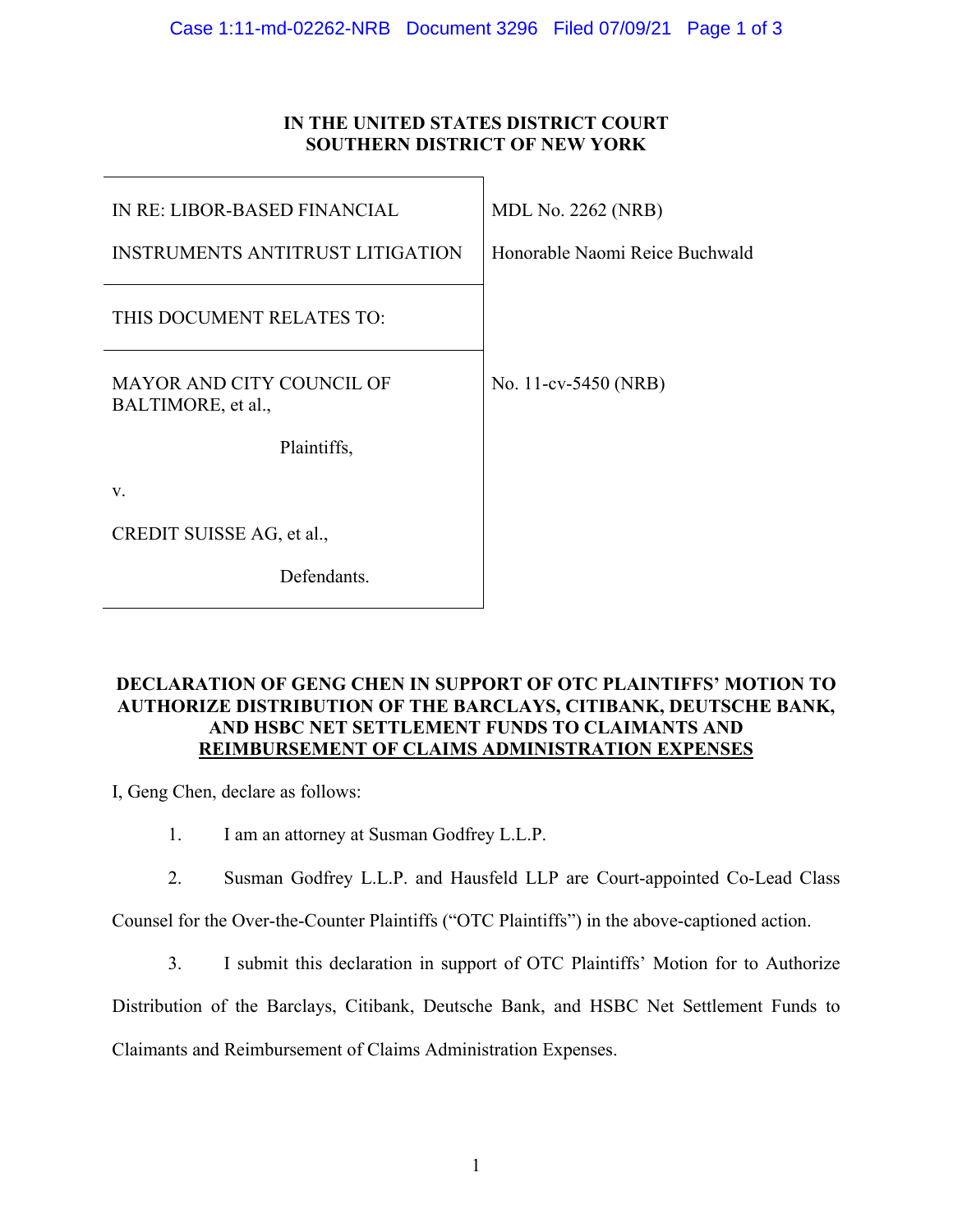## Case 1:11-md-02262-NRB Document 3296 Filed 07/09/21 Page 2 of 3

4. On July 1, 2021, Class Counsel received account statements from Huntington Bank, the Court-approved escrow agent for these settlements, for the Barclays, Citibank, Deutsche Bank, and HSBC settlement funds, which reported that, as of June 30, 2021, the Barclays settlement fund contained \$99,120,905.32, the Citibank settlement fund contained \$96,707,914.81, the Deutsche Bank settlement fund contained \$198,209,423.64, and the HSBC settlement fund contained \$82,069,838.25.

I declare under penalty of perjury under the laws of the United States of America that the foregoing is true and correct.

Dated: July 9, 2021

/s/ *Geng Chen*  Geng Chen